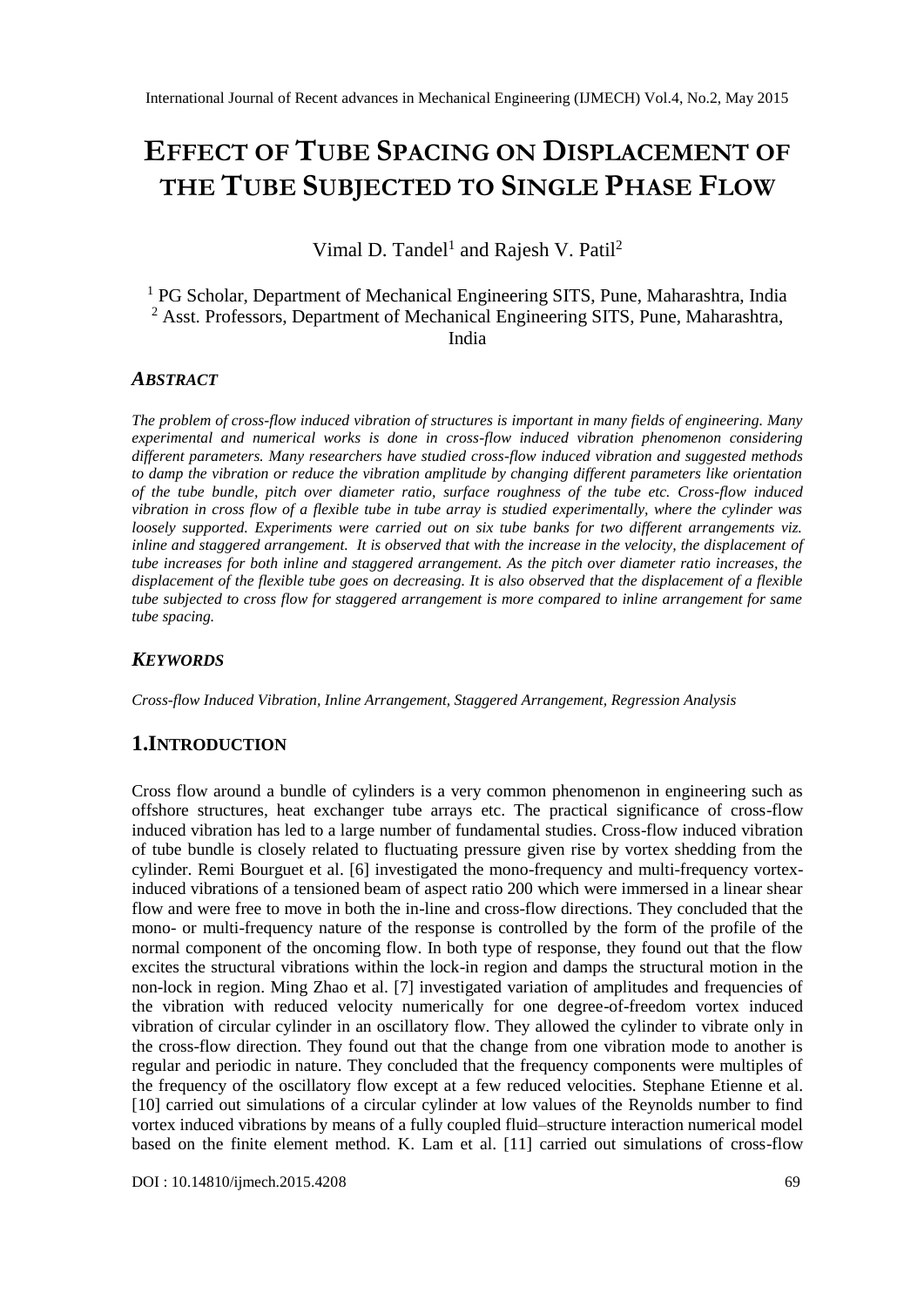International Journal of Recent advances in Mechanical Engineering (IJMECH) Vol.4, No.2, May 2015

induced vibration for four cylinders in an inline square arrangement using finite volume method two dimensional and three dimensional simulations. They concluded that two-dimensional simulation show three flow regime and the transformation in the flow increases the pressure on the downstream cylinder by large amount.

# **2. EXPERIMENTAL PRE-REQUISITES**

Cross-flow induced vibration is a very complex phenomena and the displacement of the tube is affected by many parameters such as orientation of the tube, material of the tube etc. In this paper, cross-flow induced vibration of a flexible tube in a tube bundle is found out experimentally by changing the parameter pitch over diameter ratio, velocity of the air-flow and orientation of the tube bundle. Experiments were conducted on wind tunnel setup.

#### **2.1. Tube Specifications**

The sample tested in the tunnel is a bundle of circular cylinder 275 mm long with outside diameter of 10 mm and inner diameter is 9.5 mm. The material of the tube is Copper. The sample has been transversely placed with regard to the wind direction from the top section of the tunnel.

#### **2.2. Tube Array Orientation**

For carrying out this experiment, two different types of orientation are used, staggered and inline arrangement. Experiments are carried out on these tube bundles for varying pitch over diameter ratio. The tube array with inline configuration contains 9 cylinders placed in a 3x3 configuration. Of all the nine cylinders, only the cylinder in the center of the second row is kept flexible while the other cylinders are made rigid. For staggered arrangement, one of the tubes in the middle row is kept flexible. The value of pitch over diameter ratio is 2, 3 and 4.

# **2.3. Experimental Setup**

The wind tunnel test section has cross-section of 30x30 cm and maximum velocity of the air flow is 25 m/s. For the experiments carried out the velocity of air has been varied from 0-20 m/s. The tube bundle is supported from the top surface of the test section of wind tunnel and the other end is free. The global length of the tunnel, from the inlet to the end of the tunnel, is about 1000 cm. The displacement of the flexible tube is obtained from the strain indicator which is connected with the load cell. Results obtained from the experiments performed for both the arrangements are shown in the table 1 and 2.

# **3. REGRESSION ANALYSIS**

Regression analysis is a statistical method for inspecting the relationship between the variables. Regression analysis method is useful for understanding the statistical dependence of one variable on other variable. When the effect of multiple independent variables is analysed on one influencing variable, it is known as multiple regressions. Multiple regression analysis is a technique that allows additional dependent variables to enter the analysis so that the effect of each variable on the dependent variable can be estimated. It is important for measuring the influence of various simultaneous independent variables upon a single dependent variable. Multiple regression analysis is often essential even when the effect of one variable on the influencing variable is to be studied because in simple regression effect of only one variable is considered. In the present study displacement of flexible tube in an array is dependent on the velocity of the sir-flow, type of arrangement of the tube array and pitch over diameter ratio of the array. Hence, displacement of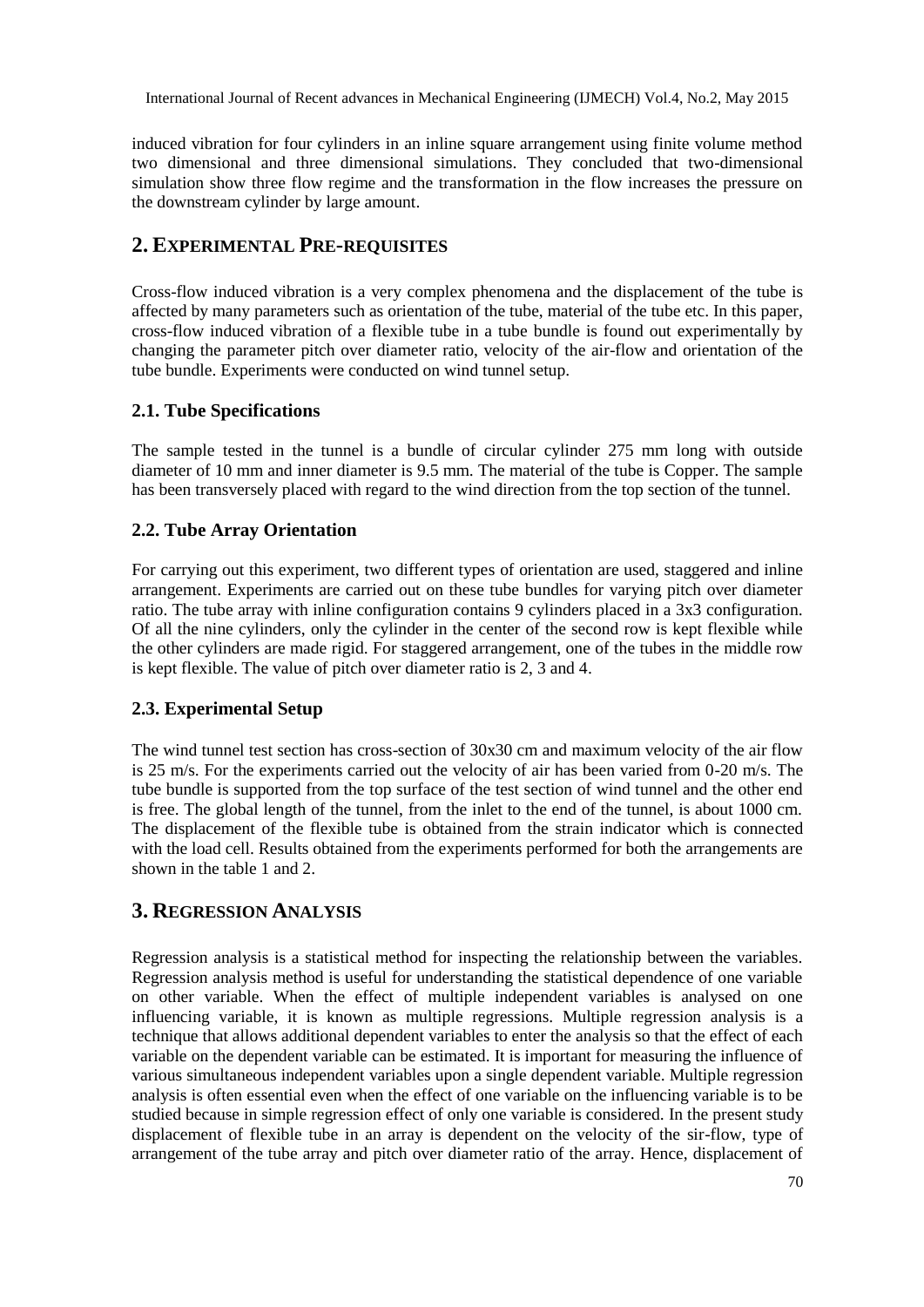flexible tube is dependent variable and velocity of the air-flow, type of arrangement of the tube array and pitch over diameter ratio are influencing variables. Three independent variables are affecting one dependent variable and therefore effect of influencing variable on the dependent variable can be estimated by multiple regression analysis.

|            | Pitch over diameter ratio |              |          |              |          |              |
|------------|---------------------------|--------------|----------|--------------|----------|--------------|
| Parameters |                           |              |          |              |          |              |
| $/$ S.No.  | Velocity                  | Displacement | Velocity | Displacement | Velocity | Displacement |
|            | (m/s)                     | $\mu$ m)     | (m/s)    | (um)         | (m/s)    | $\mu$ m)     |
|            |                           |              |          |              |          |              |
|            |                           |              |          |              | I ()     |              |
|            |                           |              |          |              |          |              |
|            |                           |              |          |              |          |              |

Table 1. Experimental results for inline arrangement

| Table 2. Experimental results for staggered arrangement |  |  |  |
|---------------------------------------------------------|--|--|--|
|---------------------------------------------------------|--|--|--|

|                        | Pitch over diameter ratio |              |          |              |          |              |
|------------------------|---------------------------|--------------|----------|--------------|----------|--------------|
|                        |                           |              | 30       |              |          |              |
| Paramete<br>rs / S.No. | Velocity                  | Displacement | Velocity | Displacement | Velocity | Displacement |
|                        | (m/s)                     | $\mu$ m)     | (m/s)    | $(\mu m)$    | (m/s)    | $(\mu m)$    |
|                        |                           |              |          |              |          |              |
|                        | 10                        |              | 10       |              |          |              |
|                        | 15                        |              |          |              |          |              |
|                        | 20                        |              |          |              |          |              |

The graphs are plotted to estimate the effect of influencing variable on dependent variable. Multiple regression analysis is applied and the relationship between influencing variable and dependent variable is estimated. Relation between displacement of the tube and influencing variables, velocity of the air-flow, type of arrangement of the tube array and pitch over diameter ratio is estimated. From the experimental data obtained, it is observed that displacement displacement of the tube is affected by all the three parameters velocity of the air-flow, type of arrangement of the array and pitch over diameter ratio. An empirical relation between displacement of the tube and the influencing variables is established. The values of the independent variables, velocity of the air-flow, type of arrangement of the tube array and pitch over diameter ratio can be selected from obtained working range for these parameters. The value for displacement can be obtained from empirical relation from values of influencing variables, which are selected from the working range. Thus, the predicted value of displacement is helpful in selecting parameters of the tube array related to cross-flow induced vibration. The values for displacement of the tube generated by regression analysis are compared with the results obtained from the experiments. For carrying out the multiple regression analysis, software named DataFit is used. Using DataFit software, multiple regression analysis is carried out for two different types of configuration viz. inline arrangement and staggered arrangement. Since the type of arrangements is static while carrying out experiment, this parameter is not considered in the empirical equation. The value of displacement obtained from the empirical relation is shown in the Table 3 for inline arrangement and in the Table 4 for staggered arrangement.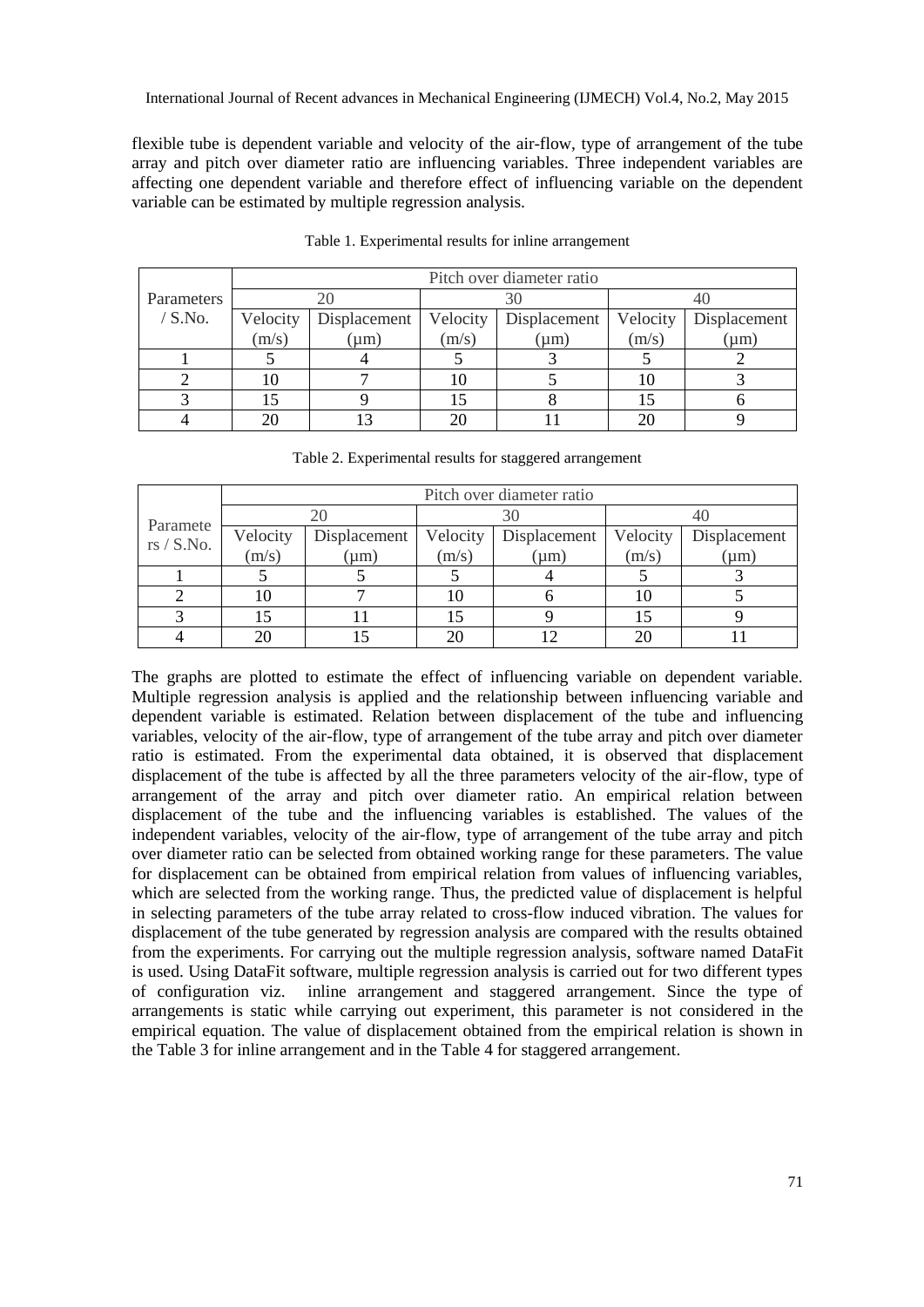| Sr. No.        | P/d ratio      | Velocity<br>(m/s) | Displacement<br>$(\mu m)$ |
|----------------|----------------|-------------------|---------------------------|
| $\mathbf{1}$   | $\mathbf{2}$   | 5                 | 3.24                      |
| $\mathfrak{2}$ | $\overline{2}$ | 10                | 6.52                      |
| 3              | $\mathbf{2}$   | 15                | 9.82                      |
| $\overline{4}$ | $\mathbf{2}$   | 20                | 13.13                     |
| 5              | 3              | 5                 | 2.54                      |
| 6              | 3              | 10                | 5.11                      |
| 7              | 3              | 15                | 7.7                       |
| 8              | 3              | 20                | 10.29                     |
| 9              | $\overline{4}$ | 5                 | 2.14                      |
| 10             | $\overline{4}$ | 10                | 4.3                       |
| 11             | 4              | 15                | 6.47                      |
| 12             | 4              | 20                | 8.66                      |

Table 3. Displacement of tube obtained from the empirical relation for inline arrangement

Table 4. Displacement of tube obtained from the empirical relation for staggered arrangement

| Sr. No.        | $P/d$ ratio              | Velocity<br>(m/s) | Displacement<br>$(\mu m)$ |
|----------------|--------------------------|-------------------|---------------------------|
| $\mathbf{1}$   | 2                        | 5                 | 4.05                      |
| $\overline{2}$ | $\overline{2}$           | 10                | 7.68                      |
| $\mathfrak{Z}$ | $\mathbf{2}$             | 15                | 11.17                     |
| 4              | $\overline{c}$           | 20                | 14.57                     |
| 5              | 3                        | 5                 | 3.40                      |
| 6              | 3                        | 10                | 6.45                      |
| $\tau$         | 3                        | 15                | 9.38                      |
| 8              | 3                        | 20                | 12.23                     |
| 9              | $\overline{\mathcal{L}}$ | 5                 | 3.00                      |
| 10             | $\overline{\mathcal{L}}$ | 10                | 5.69                      |
| 11             | $\overline{\mathcal{L}}$ | 15                | 8.28                      |
| 12             | 4                        | 20                | 10.80                     |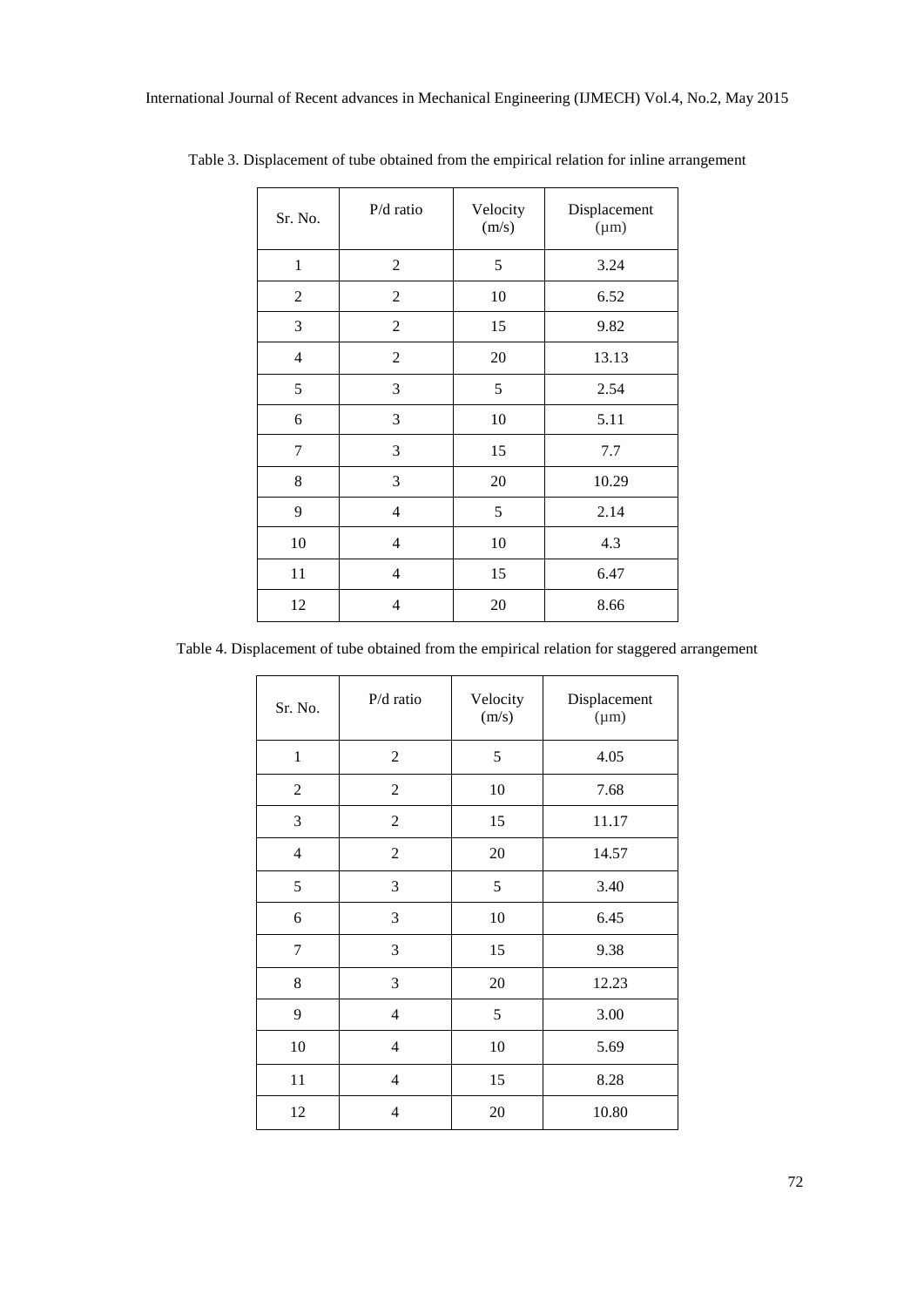International Journal of Recent advances in Mechanical Engineering (IJMECH) Vol.4, No.2, May 2015

The results obtained from the empirical relation are represented in the form of graphs to visualize the results and conclude the effect of the influential variables on the dependent variables. The results are plotted for velocity versus displacement of the tube.

# **4. RESULTS DISCUSSION**

Experiments are carried out on inline and staggered arrangement of tube arrays. Load cell is connected with the strain indicator which indicates the displacement of the tube. For both, inline and staggered arrangement, displacement of the tube is measured for three different pitch over diameter ratios, which are 2, 3 and 4.

For inline arrangement, graph of displacement versus velocity for different pitch over diameter ratio has been shown in figure 1. As observed from the graph, displacement of tube is maximum for pitch over diameter ratio equal to 2. Also we can observe that with the increase in the velocity, the displacement of the tube increases. For staggered arrangement, graph of displacement of the tube versus velocity for different pitch over diameter ratio has been shown in figure 2. As observed from the graph, for pitch over diameter ratio equal to 2, displacement of tube is maximum compared to ratio equal to 3 and ratio equal to 4.



Figure 1. Displacement of the tube for inline arrangement of array with varying P/d ratio obtained experimentally



Figure 1. Displacement of the tube for inline arrangement of array with varying P/d ratio obtained experimentally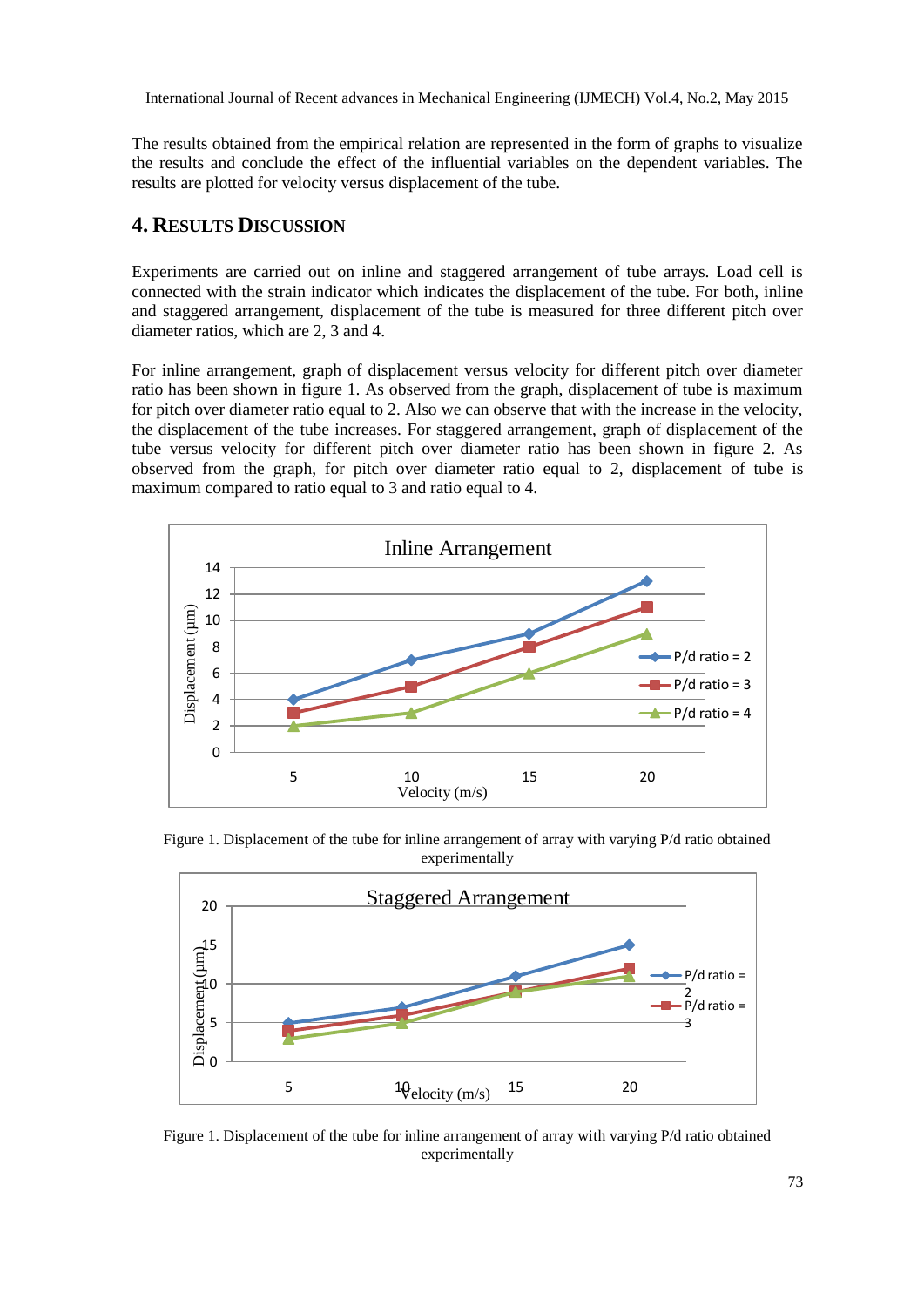For Inline arrangement and staggered arrangement, displacement of the tube is found out experimentally and statistically for three different pitch over diameter ratio. The comparisons of experimental and statistical results are represented in the figures 3, 4 and 5. Figure 3 represents the graph of displacement versus velocity for the pitch over diameter ratio equal to 2. It is observed from the graph that the results obtained experimentally and statistically are in close agreement with one another. The value of displacement of tube for staggered arrangement is higher compared to inline arrangement in both cases, experimentally and statistically. It can be concluded that the displacement of the tube of staggered arrangement is higher compared to that of the inline arrangement experimentally and statistically.





Figure 4. Displacement of the tube for pitch over diameter equal to 3



Figure 5. Displacement of the tube pitch over diameter equal to 4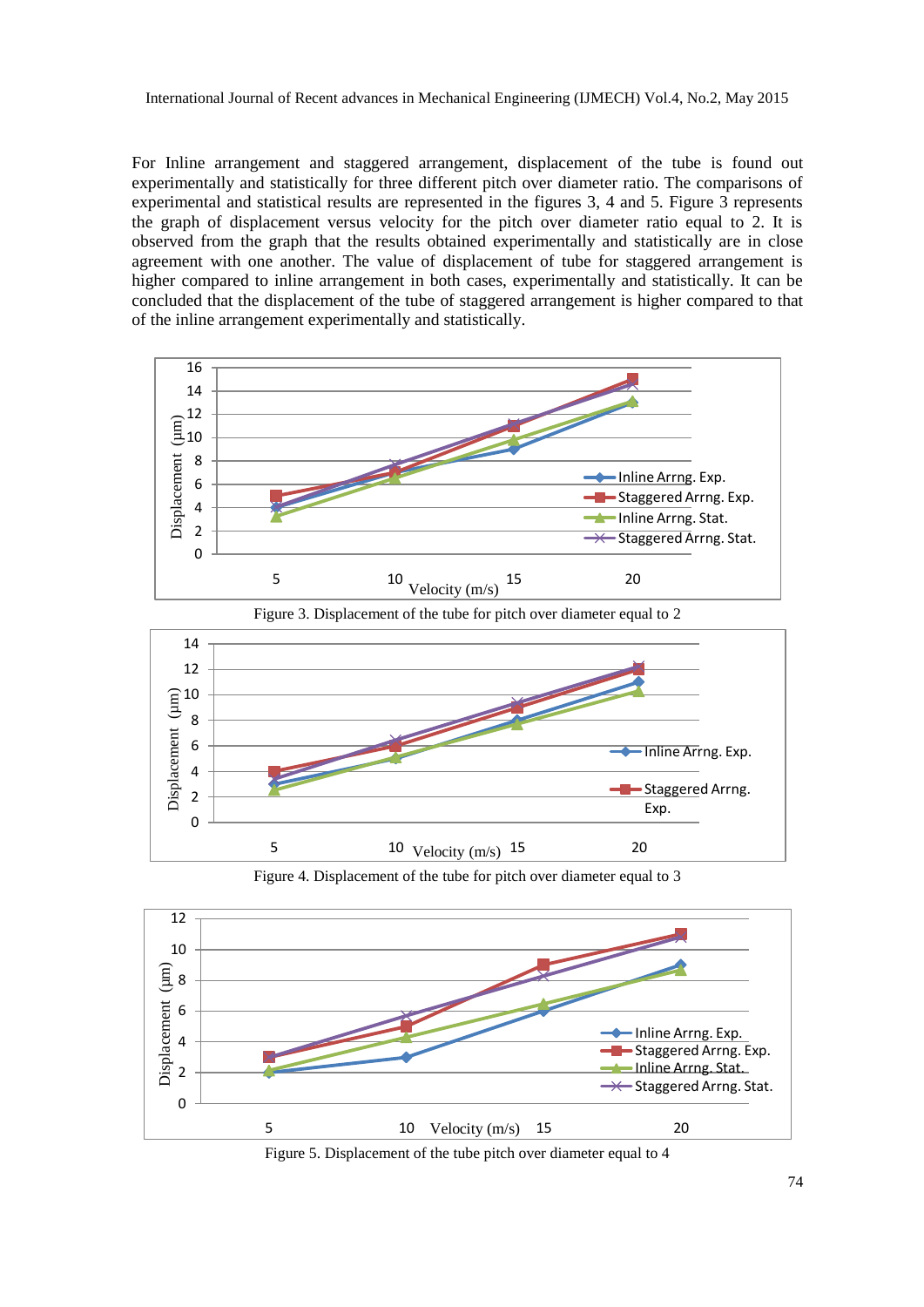The graph of displacement of the tube versus velocity for the pitch over diameter ratio equal to 4 is plotted in figure 5. The results obtained experimentally are compared with that obtained from the statistical method i.e. multiple regression analysis for two different arrangements, inline and staggered arrangement. It is observed from the graph that the results obtained experimentally and statistically are in close proximity to one another. It can be concluded that the displacement of the tube of staggered arrangement is higher compared to that of the inline arrangement experimentally and statistically. But on comparison of figure 3, 4 and figure 5, it is observed that the value of displacement of the tube has decreased with the increase in pitch over diameter ratio. As observed the value of displacement of the tube for staggered arrangement obtained statistically is 14.57 for pitch over diameter ratio equal to 2, it is equal to 12.23 for pitch over diameter ratio equal to 3 and it is equal to 10.80 for pitch over diameter ratio equal to 4.

# **4. CONCLUSION**

Experiments are carried out on inline and staggered arrangement of tube arrays. For both, inline and staggered arrangement, displacement is measured for three different pitches over diameter ratios.

Following results are concluded based on the results of the experiments conduced

- 1. It is observed from the graphs that the results obtained from the experiments conducted and the results obtained from the regression analysis are in close agreement with one another
- 2. For inline arrangement, maximum displacement of the tube is measured for the p/d ratio equal to 2. The value of displacement goes on decreasing as the value of p/d ratio increases from 2 to 4. Similar results are observed in case of regression analysis.
- 3. For staggered arrangement, results similar to inline arrangement are observed i.e. the maximum value is measured for  $p/d$  ratio equal to 2 and the value of displacement goes on decreasing as the p/d ratio increases from 2 to 4. As we can observe from chart 5, it can be observed that similar trend is observed. Also maximum displacement of the tube is obtained for p/d ratio equal to 2.
- 4. When the results are compared for staggered and inline arrangement, the value of displacement of the tube for staggered arrangement is more compared to that of inline arrangement. As seen in the table, for  $P/D$  ratio = 2, the maximum value of displacement of the tube is  $15 \mu \epsilon$  for staggered arrangement while for inline arrangement the maximum value is 13 µԑ. Also in regression analysis the results are in close agreement. It can be concluded that maximum displacement is obtained in staggered arrangement and it is obtained in the tube array with least pitch over diameter ratio.

#### **REFERENCES**

- [1] M. P. Paidoussis, "Real-Life experiences with flow induced vibration", Journal of Fluids and Structures, Volume 22, April 2006.
- [2] H. G. Goyder, "Flow Induced Vibration in Heat xchangers", Trans IChemE, Volume 80, Part A, April 2002.
- [3] Hardik R Gohel, Balkrushna A Shah, Absar M Lakdawala "Numerical Investigation of Flow Induced Vibration for the Triangular Array of Circular Cylinder", Procedia Engineering, 51, 644-649, 2013.
- [4] F. J. Huerta-Haurte, M. Gharib, "Flow Induced Vibration of a side-by-side arrangement of two flexible circular cylinders", Journal of Fluids and Sturctures 27, 354-366.